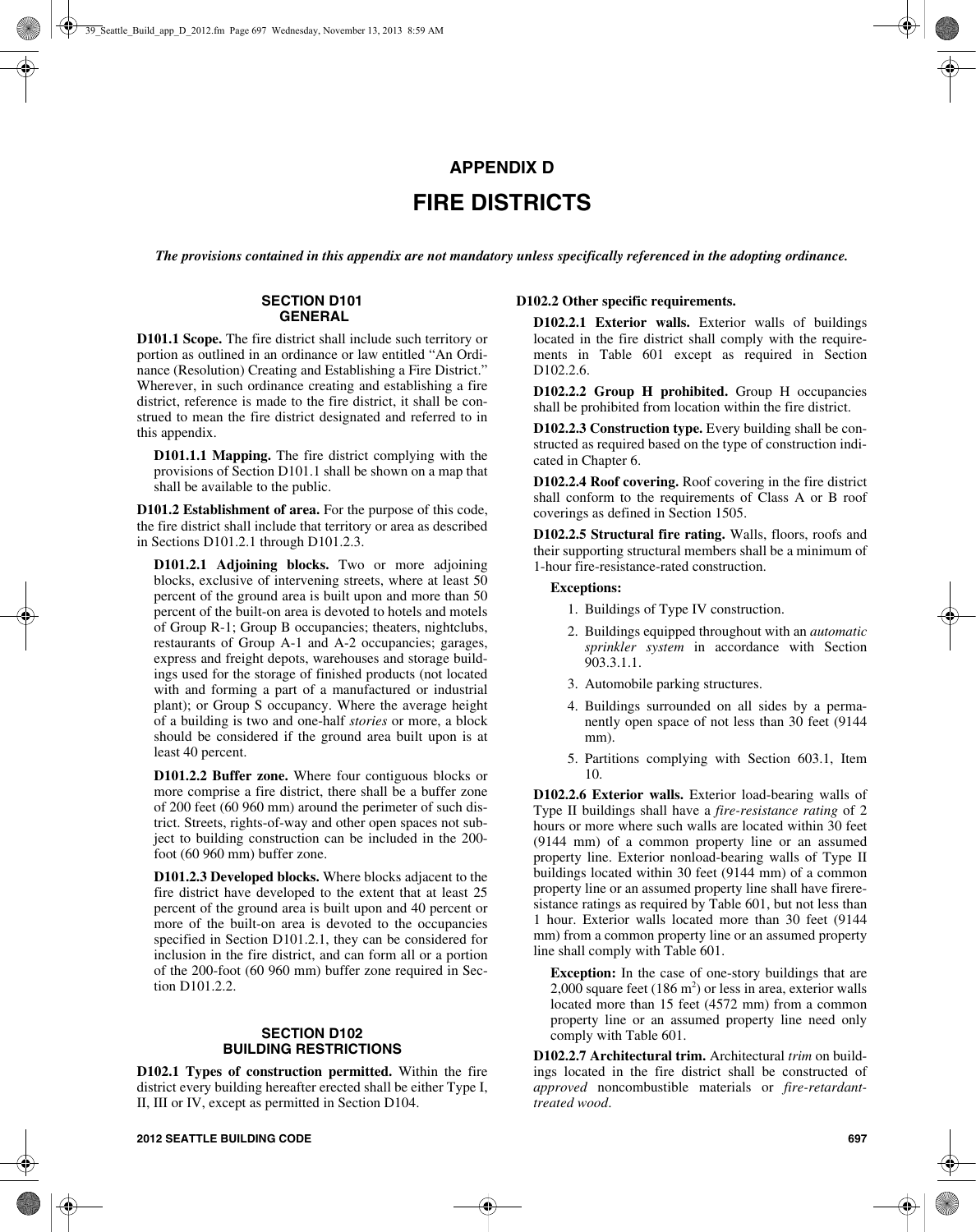**D102.2.8 Permanent canopies.** Permanent canopies are permitted to extend over adjacent open spaces provided all of the following are met:

1. The canopy and its supports shall be of noncombustible material, *fire-retardant-treated wood*, Type IV construction or of 1-hour fire-resistance-rated construction.

> **Exception:** Any textile covering for the canopy shall be flame resistant as determined by tests conducted in accordance with NFPA 701 after both accelerated water leaching and accelerated weathering.

- 2. Any canopy covering, other than textiles, shall have a *flame spread index* not greater than 25 when tested in accordance with ASTM E 84 or UL 723 in the form intended for use.
- 3. The canopy shall have at least one long side open.
- 4. The maximum horizontal width of the canopy shall not exceed 15 feet (4572 mm).
- 5. The *fire resistance* of *exterior walls* shall not be reduced.

**D102.2.9 Roof structures.** Structures, except aerial supports 12 feet (3658 mm) high or less, flagpoles, water tanks and cooling towers, placed above the roof of any building within the fire district shall be of noncombustible material and shall be supported by construction of noncombustible material.

**D102.2.10 Plastic signs.** The use of plastics complying with Section 2611 for signs is permitted provided the structure of the sign in which the plastic is mounted or installed is noncombustible.

**D102.2.11 Plastic veneer.** Exterior plastic veneer is not permitted in the fire district.

# **SECTION D103 CHANGES TO BUILDINGS**

**D103.1 Existing buildings within the fire district.** An existing building shall not hereafter be increased in height or area unless it is of a type of construction permitted for new buildings within the fire district or is altered to comply with the requirements for such type of construction. Nor shall any existing building be hereafter extended on any side, nor square footage or floors added within the existing building unless such modifications are of a type of construction permitted for new buildings within the fire district.

**D103.2 Other alterations.** Nothing in Section D103.1 shall prohibit other alterations within the fire district provided there is no change of occupancy that is otherwise prohibited and the fire hazard is not increased by such *alteration*.

**D103.3 Moving buildings.** Buildings shall not hereafter be moved into the fire district or to another lot in the fire district unless the building is of a type of construction permitted in the fire district.

# **SECTION D104 BUILDINGS LOCATED PARTIALLY IN THE FIRE DISTRICT**

**D104.1 General.** Any building located partially in the fire district shall be of a type of construction required for the fire district, unless the major portion of such building lies outside of the fire district and no part is more than 10 feet (3048 mm) inside the boundaries of the fire district.

# **SECTION D105 EXCEPTIONS TO RESTRICTIONS IN FIRE DISTRICT**

**D105.1 General.** The preceding provisions of this appendix shall not apply in the following instances:

- 1. Temporary buildings used in connection with duly authorized construction.
- 2. A private garage used exclusively as such, not more than one *story* in height, nor more than 650 square feet  $(60 \text{ m}^2)$  in area, located on the same lot with a *dwelling*.
- 3. Fences not over 8 feet (2438 mm) high.
- 4. Coal tipples, material bins and trestles of Type IV construction.
- 5. Water tanks and cooling towers conforming to Sections 1509.3 and 1509.4.
- 6. Greenhouses less than 15 feet (4572 mm) high.
- 7. Porches on dwellings not over one *story* in height, and not over 10 feet (3048 mm) wide from the face of the building, provided such porch does not come within 5 feet (1524 mm) of any property line.
- 8. Sheds open on a long side not over 15 feet (4572 mm) high and 500 square feet  $(46 \text{ m}^2)$  in area.
- 9. One- and two-family *dwellings* where of a type of construction not permitted in the fire district can be extended 25 percent of the floor area existing at the time of inclusion in the fire district by any type of construction permitted by this code.
- 10. Wood decks less than 600 square feet  $(56 \text{ m}^2)$  where constructed of 2-inch (51 mm) nominal wood, pressure treated for exterior use.
- 11. Wood veneers on *exterior walls* conforming to Section 1405.5.
- 12. Exterior plastic veneer complying with Section 2605.2 where installed on exterior walls required to have a *fire-resistance rating* not less than 1 hour, provided the exterior plastic veneer does not exhibit sustained flaming as defined in NFPA 268.